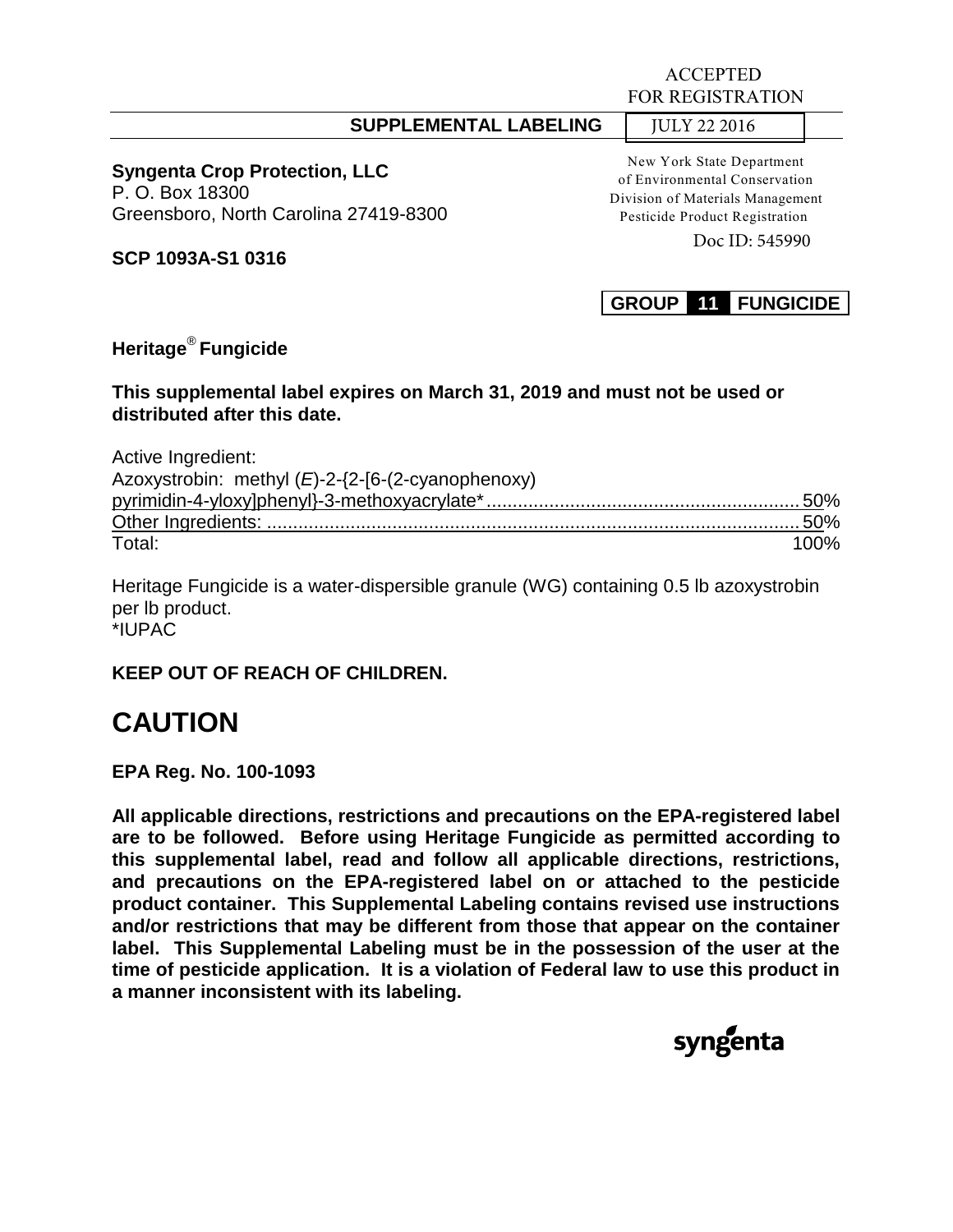## **DIRECTIONS FOR USE**

#### **DIRECTIONS FOR ORNAMENTALS**

#### **VEGETABLE AND HERB PLANTS**

Apply to vegetable and herb plants grown for transplanting.

|  |  | <b>TABLE 1: Specific Use Directions for Asparagus Plants</b> |  |  |  |
|--|--|--------------------------------------------------------------|--|--|--|
|--|--|--------------------------------------------------------------|--|--|--|

|                  |                                                             | Use Rate<br>oz product/ | Use Rate<br>oz product/ |                                                                                                                                                                                                                                                                                                                                                                                                                                                                                                                                                                                                                                    |
|------------------|-------------------------------------------------------------|-------------------------|-------------------------|------------------------------------------------------------------------------------------------------------------------------------------------------------------------------------------------------------------------------------------------------------------------------------------------------------------------------------------------------------------------------------------------------------------------------------------------------------------------------------------------------------------------------------------------------------------------------------------------------------------------------------|
| Crop             | <b>Target Diseases</b>                                      | $1,000$ sq ft           | 5,000 sq ft             | <b>Remarks</b>                                                                                                                                                                                                                                                                                                                                                                                                                                                                                                                                                                                                                     |
| <b>Asparagus</b> | Stemphyllium<br>purple spot<br>(Stemphyllium<br>vesicarium) | $0.075 - 0.18$          | $0.375 - 0.9$           | <b>Resistance Management:</b> Do not<br>apply more than one application of<br>Heritage Fungicide or other Group 11<br>fungicides before alternation with a<br>fungicide that is not in Group 11.<br><b>Application Directions: Heritage</b><br>Fungicide applications should begin<br>prior to disease development and<br>continue throughout plant production<br>on a 7- to 14-day schedule, following<br>the resistance management<br>guidelines. Applications may be made<br>by foliar sprays, including<br>chemigation. An adjuvant may be<br>added at recommended rates. Use a<br>minimum of 10 gallons of water per<br>acre. |

- Do not apply more than 1.5 lb ai/A per season of azoxystrobin-containing products.
- Do not apply within 100 days of harvest (100-day PHI).
- A use rate of 0.18 oz product/1,000 sq ft is equal to 0.25 lb ai/A.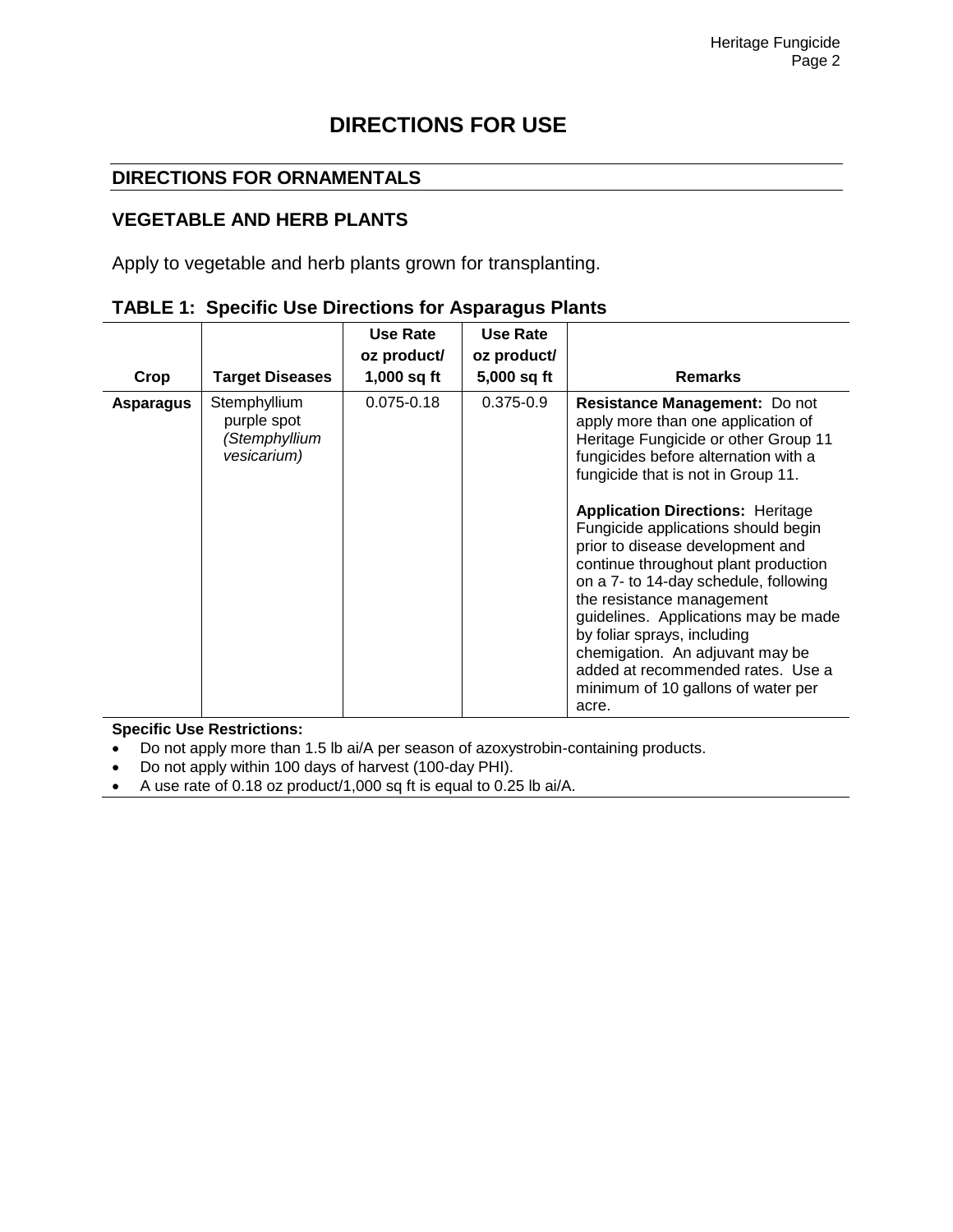| Crop                                                                                                                                                                                                                                                                                                                          | <b>Target</b><br><b>Diseases</b>                                                                                                  | Use Rate<br>oz product/<br>$1,000$ sq ft<br>(Ib ai/A) | Use Rate<br>oz product/<br>5,000 sq ft | <b>Remarks</b>                                                                                                                                                                                                                                                                                                                                                                                                                                                                                                                                                                                                                                |
|-------------------------------------------------------------------------------------------------------------------------------------------------------------------------------------------------------------------------------------------------------------------------------------------------------------------------------|-----------------------------------------------------------------------------------------------------------------------------------|-------------------------------------------------------|----------------------------------------|-----------------------------------------------------------------------------------------------------------------------------------------------------------------------------------------------------------------------------------------------------------------------------------------------------------------------------------------------------------------------------------------------------------------------------------------------------------------------------------------------------------------------------------------------------------------------------------------------------------------------------------------------|
| <b>Brassica</b><br><b>Head and stem</b><br>subgroup<br><b>Broccoli</b><br>Chinese broccoli<br>[gai lon]<br><b>Brussels sprouts</b><br>Cabbage<br>Chinese cabbage<br>[napa]<br>Chinese mustard<br>cabbage<br>[gai choy]<br>Cauliflower<br>Cavalo broccolo<br>Kohlrabi<br>including all<br>cultivars and/or<br>hybrids of these | Alternaria leaf<br>spot<br>(Alternaria<br>spp.)<br>Downy mildew<br>(Peronospora<br>parasitica)<br>Pin rot<br>(Alternaria<br>spp.) | $0.08 - 0.18$<br>$(0.1 - 0.25)$                       | $0.4 - 0.9$                            | <b>Resistance Management: Do</b><br>not apply more than one<br>application of Heritage<br>Fungicide or other Group 11<br>fungicides before alternation<br>with a fungicide that is not in<br>Group 11.<br><b>Application Directions:</b><br>Heritage Fungicide applications<br>should begin prior to disease<br>development and continue<br>throughout plant production on<br>a 7- to 14-day schedule,<br>following the resistance<br>management guidelines.<br>Applications may be made by<br>foliar sprays including<br>chemigation. An adjuvant may<br>be added at recommended<br>rates. Use a minimum of 10<br>gallons of water per acre. |

### **TABLE 2: Specific Use Directions for Brassica Head and Stem Subgroup Plants**

**Specific Use Restrictions:**

Do not apply more than 1.5 lb ai/A per season of azoxystrobin-containing products.

May be applied the day of harvest (0-day PHI).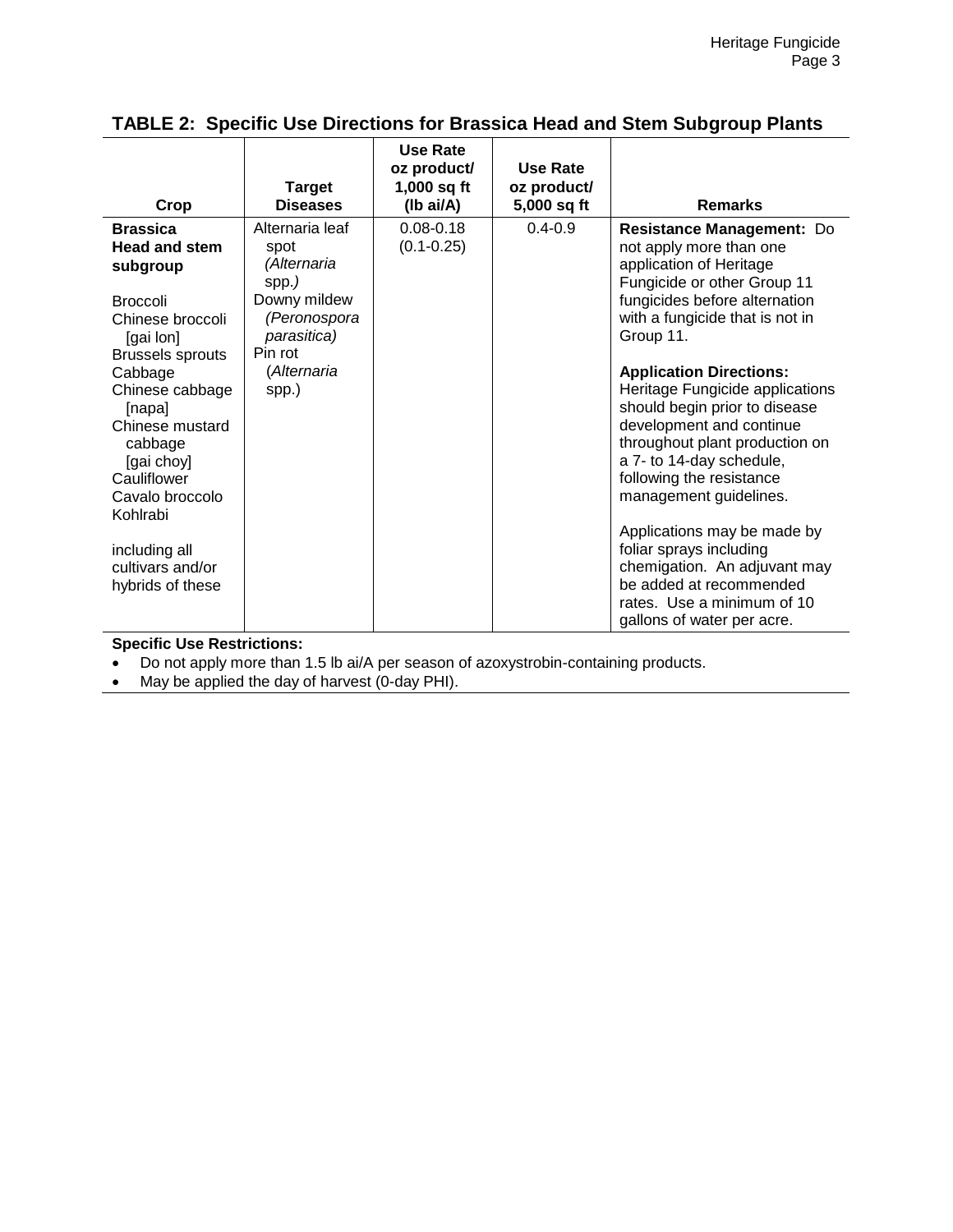| Crop                                                                                                                                                                                                                           | <b>Target Diseases</b>                                                                                                  | <b>Use Rate</b><br>oz product/<br>$1,000$ sq ft<br>(Ib ai/A) | <b>Use Rate</b><br><b>OZ</b><br>product/<br>5,000 sq ft | <b>Remarks</b>                                                                                                                                                                                                                                                                                                                                                                                                                                                                                                                                                                                                              |
|--------------------------------------------------------------------------------------------------------------------------------------------------------------------------------------------------------------------------------|-------------------------------------------------------------------------------------------------------------------------|--------------------------------------------------------------|---------------------------------------------------------|-----------------------------------------------------------------------------------------------------------------------------------------------------------------------------------------------------------------------------------------------------------------------------------------------------------------------------------------------------------------------------------------------------------------------------------------------------------------------------------------------------------------------------------------------------------------------------------------------------------------------------|
| <b>Brassica</b><br>Leafy greens<br>subgroup<br>Broccoli raab<br>Cabbage,<br>Chinese<br>Collards<br>Kale<br>Mizuna<br>Mustard greens<br>Mustard spinach<br>Rape greens<br>including all<br>cultivars and/or<br>hybrids of these | Black spot<br>(Alternaria spp.)<br>Cercospora leaf<br>spot<br>(Cercospora<br>spp.)<br>White rust<br>(Albugo<br>candida) | $0.08 - 0.18$<br>$(0.1 - 0.25)$                              | $0.4 - 0.9$                                             | <b>Resistance Management: Follow</b><br>the resistance management<br>guidelines in the Resistance<br>Management section. Do not<br>apply more than one application of<br>Heritage Fungicide or other Group<br>11 fungicides before alternation<br>with a fungicide that is not in Group<br>11.<br><b>Application Directions: Heritage</b><br>Fungicide applications should begin<br>prior to disease development and<br>continue throughout plant<br>production on a 7- to 14-day<br>schedule, following the resistance<br>management guidelines.<br>Applications may be made by foliar<br>sprays including chemigation. An |
|                                                                                                                                                                                                                                |                                                                                                                         |                                                              |                                                         | adjuvant may be added at<br>recommended rates. Use a<br>minimum of 10 gallons of water per                                                                                                                                                                                                                                                                                                                                                                                                                                                                                                                                  |

acre.

#### **TABLE 3: Specific Use Directions for Brassica Leafy Greens Subgroup Plants**

- Do not apply more than 0.75 lb ai/A per season of azoxystrobin-containing products.
- May be applied the day of harvest (0-day PHI).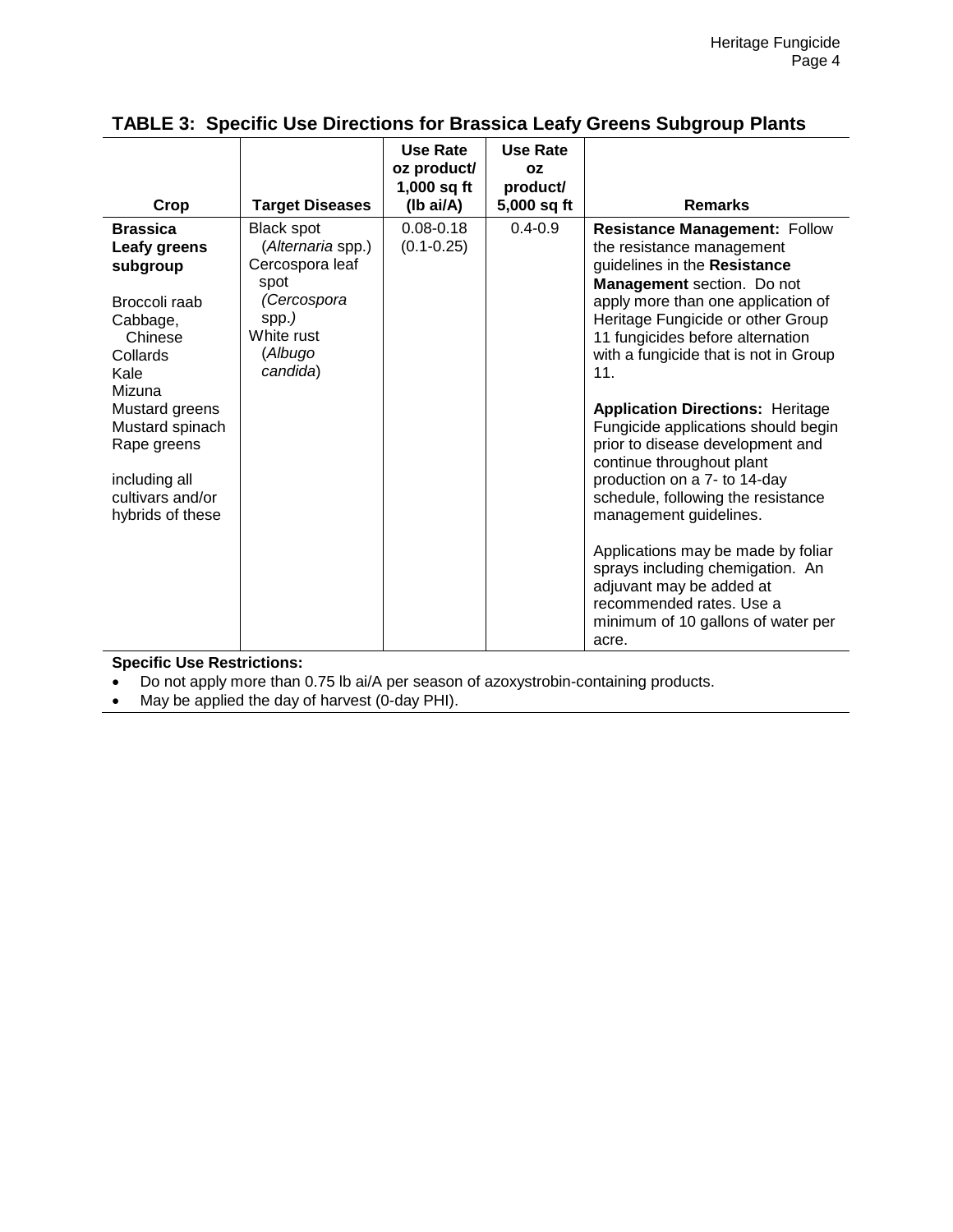| Crop                                                                                                              | <b>Target Diseases</b>                                                                                                                                                                        | Use Rate<br>oz product/<br>$1,000$ sq ft<br>(Ib ai/A) | Use Rate<br>OZ.<br>product/<br>5,000 sq ft | <b>Remarks</b>                                                                                                                                                                                                                                                                                                                                                                                                                        |
|-------------------------------------------------------------------------------------------------------------------|-----------------------------------------------------------------------------------------------------------------------------------------------------------------------------------------------|-------------------------------------------------------|--------------------------------------------|---------------------------------------------------------------------------------------------------------------------------------------------------------------------------------------------------------------------------------------------------------------------------------------------------------------------------------------------------------------------------------------------------------------------------------------|
| <b>Bulb</b><br><b>Vegetables</b><br>Garlic<br>Leek<br>Onion, bulb<br>Onion,<br>green<br>Welsh<br>onion<br>Shallot | <b>Foliar Diseases</b><br>Cladosporium leaf<br>blotch<br>(Cladosporium<br>allii)<br>Purple blotch<br>(Alternaria porri)<br>Rust<br>(Puccinia allii)<br>White rot<br>(Sclerotium<br>cepivorum) | $0.08 - 0.15$<br>$(0.1 - 0.20)$                       | $0.4 - 0.75$                               | Resistance Management: Do not<br>apply more than one application of<br>Heritage Fungicide or other Group 11<br>fungicides before alternation with a<br>fungicide that is not in Group 11.<br><b>Application Directions: For downy</b><br>mildew, make preventative applications<br>on a 5- to 7-day schedule. For all other<br>diseases, Heritage Fungicide<br>applications should begin prior to<br>disease development and continue |
|                                                                                                                   | Botrytis leaf blight<br>(Botrytis aclada)<br>Downy mildew<br>(Peronospora<br>destructor)                                                                                                      | $0.11 - 0.18$<br>$(0.15 - 0.25)$                      | $0.55 - 0.9$                               | throughout plant production every 7-14<br>days, following the resistance<br>management guidelines.<br>Applications may be made by foliar<br>sprays including chemigation. An<br>adjuvant may be added at<br>recommended rates.<br>Mixtures of Heritage Fungicide with<br>insecticides and silicone adjuvants<br>should be tested for crop safety before<br>application to the crop.                                                   |

Do not apply more than 1.5 lb ai/A per season of azoxystrobin-containing products.

May be applied the day of harvest (0-day PHI).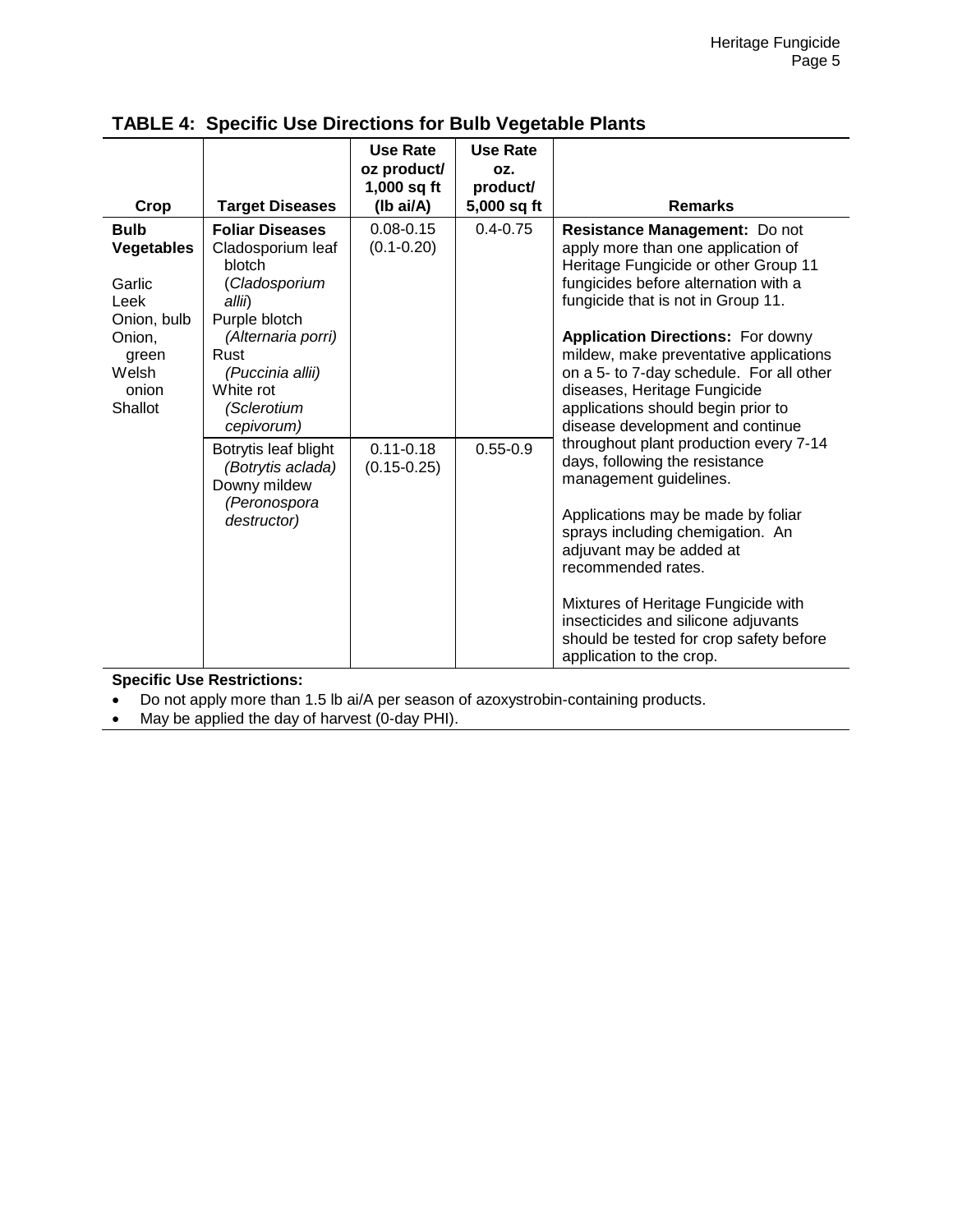| Crop          | <b>Target Diseases</b>                                                                                                         | Use Rate<br>oz product/<br>$1,000$ sq ft<br>(Ib ai/A) | Use Rate<br>OZ.<br>product/<br>5,000 sq ft | <b>Remarks</b>                                                                                                                                                                                                                                                                                                                                                                                                                                                                                                                                             |
|---------------|--------------------------------------------------------------------------------------------------------------------------------|-------------------------------------------------------|--------------------------------------------|------------------------------------------------------------------------------------------------------------------------------------------------------------------------------------------------------------------------------------------------------------------------------------------------------------------------------------------------------------------------------------------------------------------------------------------------------------------------------------------------------------------------------------------------------------|
| <b>Celery</b> | Early blight<br>(Cercospora apii)<br>Late blight<br>(Septoria apicola)<br>For additional<br>diseases, see Leafy<br>Vegetables. | $0.11 - 0.18$<br>$(0.15 - 0.25)$                      | $0.55 - 0.9$                               | Resistance Management: Do not<br>apply more than one application of<br>Heritage Fungicide or other Group 11<br>fungicides before alternation with a<br>fungicide that is not in Group 11.<br><b>Application Directions: Heritage</b><br>Fungicide applications should begin<br>prior to disease development and<br>continue throughout plant production<br>every 7-14 days, following the<br>resistance management guidelines.<br>Applications may be made by foliar<br>sprays including chemigation. An<br>adjuvant may be added at<br>recommended rates. |

## **TABLE 5: Specific Use Directions for Celery Plants**

- Do not apply more than 1.5 lb ai/A per season of azoxystrobin-containing products.
- May be applied the day of harvest (0 day PHI).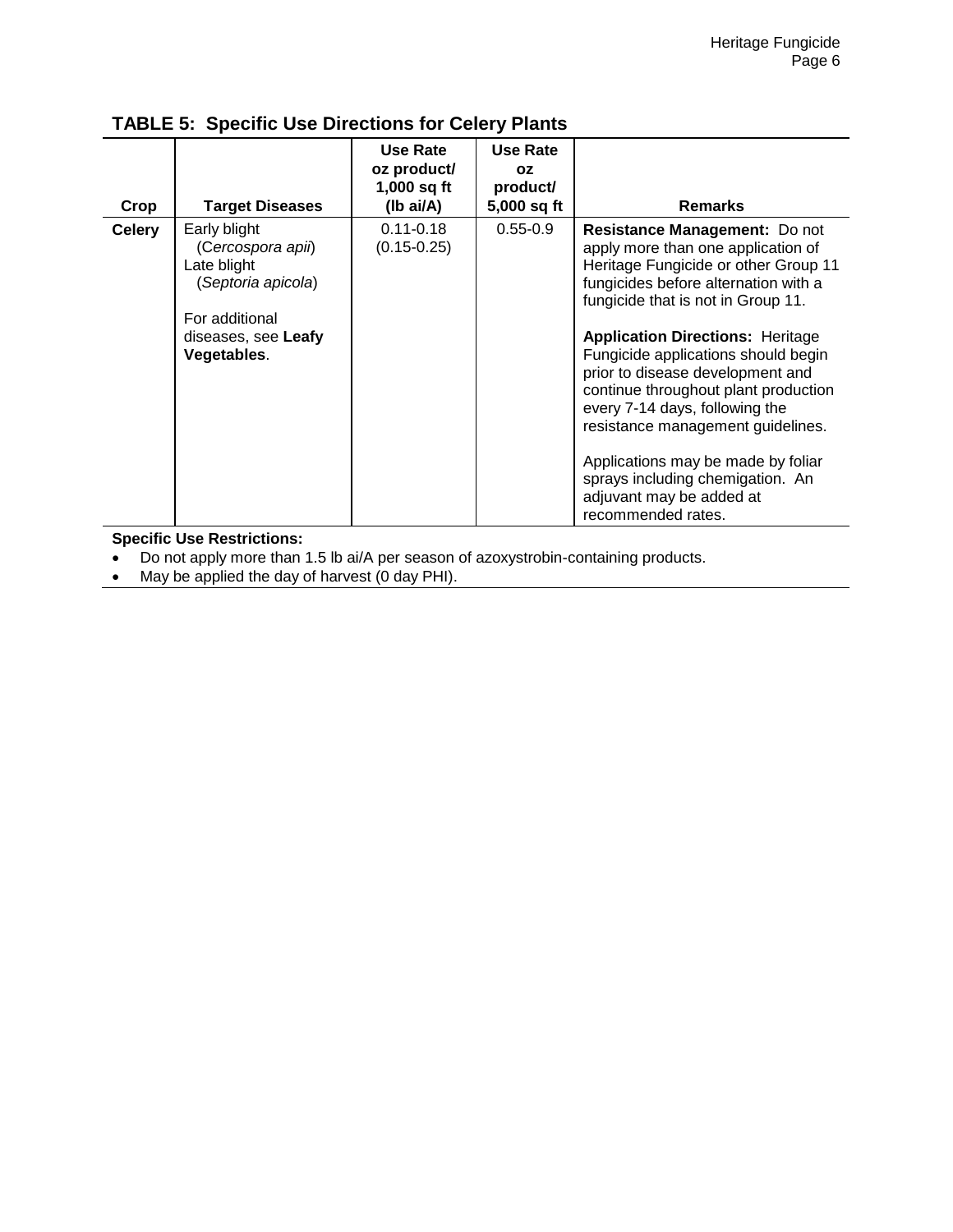|                                                                                                                                                                                                                                                                                                     |                                                                                                                                                                                                                                                                                                                                                                                                                                                                                                               | <b>Use Rate</b>                      | <b>Use Rate</b>                     |                                                                                                                                                                                                                                                                                                                                                                                                                                                                                                                                                                                                                                                                                                                                                                                                                                                                                                                                                                                                                                                                                                                                                                                                                                                                                                                                                                                                   |
|-----------------------------------------------------------------------------------------------------------------------------------------------------------------------------------------------------------------------------------------------------------------------------------------------------|---------------------------------------------------------------------------------------------------------------------------------------------------------------------------------------------------------------------------------------------------------------------------------------------------------------------------------------------------------------------------------------------------------------------------------------------------------------------------------------------------------------|--------------------------------------|-------------------------------------|---------------------------------------------------------------------------------------------------------------------------------------------------------------------------------------------------------------------------------------------------------------------------------------------------------------------------------------------------------------------------------------------------------------------------------------------------------------------------------------------------------------------------------------------------------------------------------------------------------------------------------------------------------------------------------------------------------------------------------------------------------------------------------------------------------------------------------------------------------------------------------------------------------------------------------------------------------------------------------------------------------------------------------------------------------------------------------------------------------------------------------------------------------------------------------------------------------------------------------------------------------------------------------------------------------------------------------------------------------------------------------------------------|
|                                                                                                                                                                                                                                                                                                     |                                                                                                                                                                                                                                                                                                                                                                                                                                                                                                               | <b>OZ</b><br>product/<br>1,000 sq ft | <b>OZ</b><br>product/<br>$5,000$ sq |                                                                                                                                                                                                                                                                                                                                                                                                                                                                                                                                                                                                                                                                                                                                                                                                                                                                                                                                                                                                                                                                                                                                                                                                                                                                                                                                                                                                   |
| Crop                                                                                                                                                                                                                                                                                                | <b>Target Diseases</b>                                                                                                                                                                                                                                                                                                                                                                                                                                                                                        | (Ib ai/A)                            | ft                                  | <b>Remarks</b>                                                                                                                                                                                                                                                                                                                                                                                                                                                                                                                                                                                                                                                                                                                                                                                                                                                                                                                                                                                                                                                                                                                                                                                                                                                                                                                                                                                    |
| <b>Cucurbits</b><br>Cantaloupe<br>Chayote<br>Chinese-<br>waxgourd<br>Cucumber<br>Gourds<br>Honeydew<br><b>Melons</b><br>Momordica<br>spp.<br>(bitter melon,<br>balsam<br>apple)<br>Muskmelon<br>Watermelon<br>Pumpkin<br>Squash<br>Zucchini<br>including<br>cultivars and/or<br>hybrids of<br>these | Anthracnose<br>(Colletotrichum<br>lagenarium)<br><b>Belly Rot</b><br>(Rhizoctonia solani)<br>Downy Mildew<br>(Pseudoperonospora<br>cubensis)<br><b>Gummy Stem Blight</b><br>(Didymella bryoniae)<br>Leaf spots<br>(Alternaria spp.,<br>Cercospora spp.)<br>Myrothecium canker<br>(Myrothecium<br>roridum)<br>Plectosporium blight<br>(Plectosporium<br>tabacinum)<br><b>Powdery Mildew</b><br>(Sphaerotheca<br>fuliginea,<br>Erysiphe<br>cichoracearum)<br>Ulocladium leaf spot<br>(Ulocladium<br>cucurbitae) | $0.08 - 0.18$<br>$(0.10 - 0.25)$     | $0.4 - 0.9$                         | Resistance Management: Do<br>not apply more than one<br>application of Heritage Fungicide<br>or other Group 11 fungicides<br>before alternation with a fungicide<br>that is not in Group 11. Do not<br>make more than four (4) foliar<br>applications of Heritage Fungicide<br>or other Group 11 fungicides per<br>crop per acre per year.<br><b>Application Directions:</b> For both<br>downy and powdery mildew,<br>make preventative applications on<br>a 5- to 7-day schedule. For belly<br>rot control, the first application<br>should be made at the 1- to 3-leaf<br>crop stage with a second<br>application just prior to vine tip<br>over or 10-14 days later,<br>whichever occurs first. For all<br>other diseases, Heritage<br>Fungicide applications should<br>begin prior to disease<br>development and continue<br>throughout plant production every<br>7-14 days, following the<br>resistance management<br>guidelines.<br>Applications may be made by<br>foliar sprays, including<br>chemigation.<br>An adjuvant may be added at<br>recommended rates. However,<br>do not tank-mix Heritage<br>Fungicide with COC, MSO or<br>silicon adjuvants.<br>Do not tank-mix Heritage<br>Fungicide with Malathion,<br>Kelthane <sup>®</sup> , Thiodan <sup>®</sup> , Phaser <sup>®</sup> ,<br>Lannate <sup>®</sup> , Lorsban <sup>®</sup> , M-Pede <sup>®</sup> or<br>Botran <sup>®</sup> . |

**TABLE 6: Specific Use Directions for Cucurbit Plants**

- Do not apply more than 1.5 lb ai/A per season of azoxystrobin-containing products.
- Do not apply within 1 day of harvest (1-day PHI).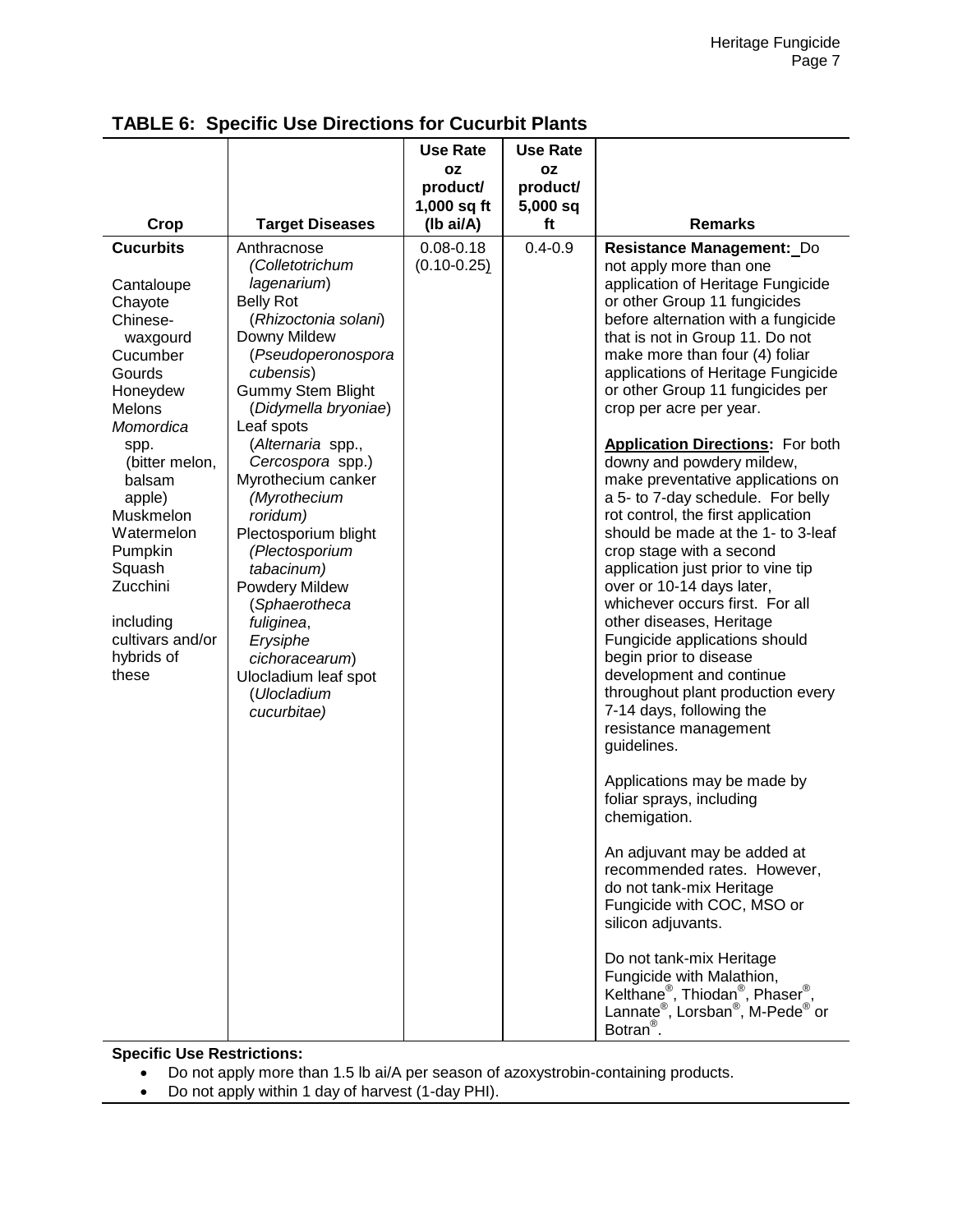| $1,000$ sq ft<br>oz product/<br>(Ib ai/A)<br>5,000 sq ft<br><b>Remarks</b><br>Crop<br><b>Target Diseases</b><br>$0.08 - 0.18$<br>$0.4 - 0.9$<br>Alternaria leafspot<br><b>Herbs &amp; Spices</b><br>Resistance<br>(Alternaria spp.)<br>$(0.1 - 0.25)$<br>(except basil and<br>Management: Do not<br>Corynespora blight<br>black pepper)<br>apply more than two<br>(Corynespora<br>sequential applications<br>Allspice; Angelica;<br>cassiicola)<br>of Heritage Fungicide or<br>Anise (seed); Anise,<br>Downy mildew<br>other Group 11<br>star; Annatto; Balm;<br>(except Basil)<br>fungicides before<br>Borage; Burnet;<br>(Plasmopara spp.,<br>alternation with a<br>Camomile; Caper<br>Peronospora spp.)<br>fungicide that is not in<br>(buds); Caraway;<br>Dill blight<br>Group 11.<br>Caraway, black;<br>(Cercosporidium<br>Cardamom; Cassia<br>punctum)<br>(buds); Catnip; Celery<br>Phoma blight<br>seed; Chervil (dried);<br>Heritage Fungicide<br>Chive; Chive,<br>(Passalora puncta)<br>applications should<br>Powdery mildew<br>Chinese; Cinnamon;<br>begin at the onset of<br>(Erysiphe spp.,<br>Clary; Clove (buds);<br>disease development<br>Sphaerotheca spp.)<br>Coriander (cilantro or<br>plant production on a 7-<br>Chinese parsley)<br>(leaf); Coriander<br>day schedule, following<br>the resistance<br>(seed); Costmary;<br>Culantro (leaf and<br>seed); Cumin; Curry<br>(leaf); Dill (seed);<br>Applications may be<br>Dillweed; Fennel,<br>made by foliar sprays.<br>common; Fennel,<br>An adjuvant may be<br>Florence (seed);<br>added at recommended<br>Fenugreek; Grains of<br>rates. Use a minimum<br>paradise; Horehound;<br>of 30 gallons of water<br>Hyssop; Juniper<br>per acre.<br>(berry); Lavender;<br>Lemongrass; Lovage<br>(leaf and seed);<br>Mace; Marigold;<br>Marjoram; Mustard<br>(seed), Nasturtium;<br>Nutmeg; Parsley<br>(dried); Pennyroyal;<br>Pepper, white; Poppy<br>seed; Rosemary; |                     | <b>Use Rate</b> |                 |                                                                                     |
|---------------------------------------------------------------------------------------------------------------------------------------------------------------------------------------------------------------------------------------------------------------------------------------------------------------------------------------------------------------------------------------------------------------------------------------------------------------------------------------------------------------------------------------------------------------------------------------------------------------------------------------------------------------------------------------------------------------------------------------------------------------------------------------------------------------------------------------------------------------------------------------------------------------------------------------------------------------------------------------------------------------------------------------------------------------------------------------------------------------------------------------------------------------------------------------------------------------------------------------------------------------------------------------------------------------------------------------------------------------------------------------------------------------------------------------------------------------------------------------------------------------------------------------------------------------------------------------------------------------------------------------------------------------------------------------------------------------------------------------------------------------------------------------------------------------------------------------------------------------------------------------------------------------------------------------|---------------------|-----------------|-----------------|-------------------------------------------------------------------------------------|
|                                                                                                                                                                                                                                                                                                                                                                                                                                                                                                                                                                                                                                                                                                                                                                                                                                                                                                                                                                                                                                                                                                                                                                                                                                                                                                                                                                                                                                                                                                                                                                                                                                                                                                                                                                                                                                                                                                                                       |                     | oz product/     | <b>Use Rate</b> |                                                                                     |
|                                                                                                                                                                                                                                                                                                                                                                                                                                                                                                                                                                                                                                                                                                                                                                                                                                                                                                                                                                                                                                                                                                                                                                                                                                                                                                                                                                                                                                                                                                                                                                                                                                                                                                                                                                                                                                                                                                                                       |                     |                 |                 |                                                                                     |
| Savory, summer and<br>winter; Sweet bay;<br>Tansy; Tarragon;<br>Thyme; Vanilla;<br>Wintergreen;<br>Woodruff; Wormwood                                                                                                                                                                                                                                                                                                                                                                                                                                                                                                                                                                                                                                                                                                                                                                                                                                                                                                                                                                                                                                                                                                                                                                                                                                                                                                                                                                                                                                                                                                                                                                                                                                                                                                                                                                                                                 | Rue; Saffron; Sage; |                 |                 | <b>Application Directions:</b><br>and continue throughout<br>management guidelines. |

## **TABLE 7: Specific Use Directions for Herb and Spice Plants**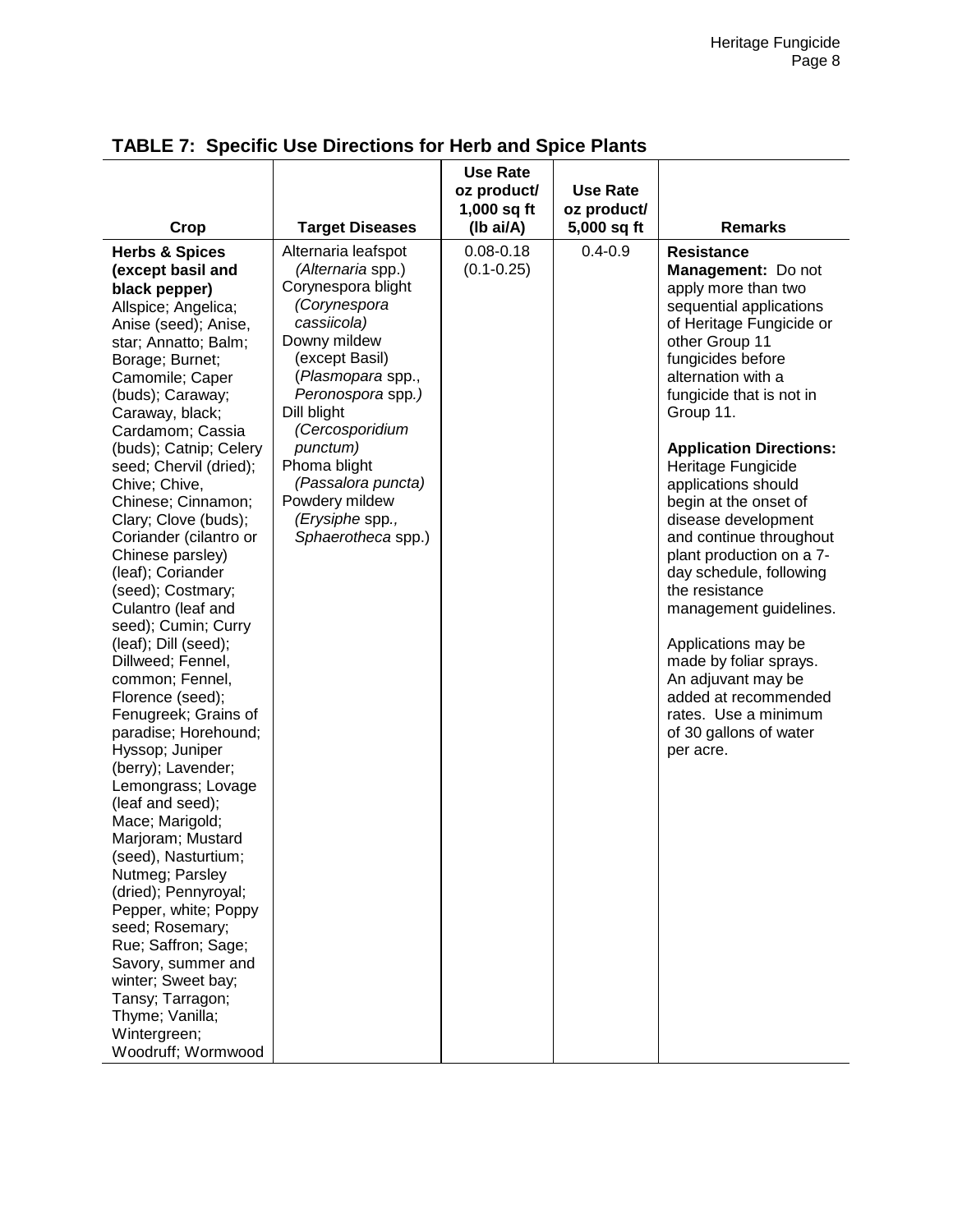- Do not apply more than 1.5 lb ai/A per season of azoxystrobin-containing products.
- May be applied the day of harvest (0-day PHI).
- Do not apply by aerial application.

| Crop         | <b>Target Diseases</b>                     | <b>Use Rate</b><br>oz product/<br>$1,000$ sq ft<br>(Ib ai/A) | <b>Use Rate</b><br>oz product/<br>5,000 sq ft | <b>Remarks</b>                                                                                                                                                                                                                                                                                                                                                                                                                                                                                                                                                                                                                                                                                                                                                                                                                                                                                                                                                                                                                                                                                   |
|--------------|--------------------------------------------|--------------------------------------------------------------|-----------------------------------------------|--------------------------------------------------------------------------------------------------------------------------------------------------------------------------------------------------------------------------------------------------------------------------------------------------------------------------------------------------------------------------------------------------------------------------------------------------------------------------------------------------------------------------------------------------------------------------------------------------------------------------------------------------------------------------------------------------------------------------------------------------------------------------------------------------------------------------------------------------------------------------------------------------------------------------------------------------------------------------------------------------------------------------------------------------------------------------------------------------|
| <b>Basil</b> | Downy mildew<br>(Peronospora<br>belbahrii) | 0.18<br>(0.25)                                               | 0.9                                           | Plug Production*: Apply to<br>emerged plants in plug<br>production trays prior to disease<br>development. Apply uniformly to<br>foliage using a minimum of 3.4<br>gallons of water/5,000 sq ft (30<br>gallons/A). Make no more than<br>one application during the plug<br>production phase. Follow the<br>Heritage Fungicide application<br>with alternative chemistries on a<br>weekly schedule, implementing a<br>preventative integrated disease<br>management program.<br>Finish Production**: Apply to<br>plants following transplant of<br>plugs to trays, pots or containers<br>in which plants are grown to<br>finish. Apply uniformly to foliage<br>using a minimum of 3.4 gallons<br>of water/5,000 sq ft (30<br>gallons/A). Make no more than<br>one application during the finish<br>production phase. Follow the<br>Heritage Fungicide application<br>with alternative chemistries on a<br>weekly schedule, implementing a<br>preventative integrated disease<br>management program. For<br>specific resistance management<br>programs, contact your state<br>Extension specialist. |

#### **TABLE 8: Specific Use Directions for Basil Plants**

**Specific Use Restrictions:**

• Do not apply more than 1.5 lb ai/A per season of azoxystrobin-containing products.

May be applied the day of harvest (0-day PHI).

\* Plug production refers to the production of a young plant grown from seed in a multi-celled germination tray for a short period of time. After growing to a desired size, the plug is then transplanted in a larger pot or container to grow to a larger size suitable to sell.

\*\* Finish production refers to the production of a finished plant grown to a desired size suitable to sell in a garden center, large format retailer, or other retailers selling plants to consumers for home and garden plantings.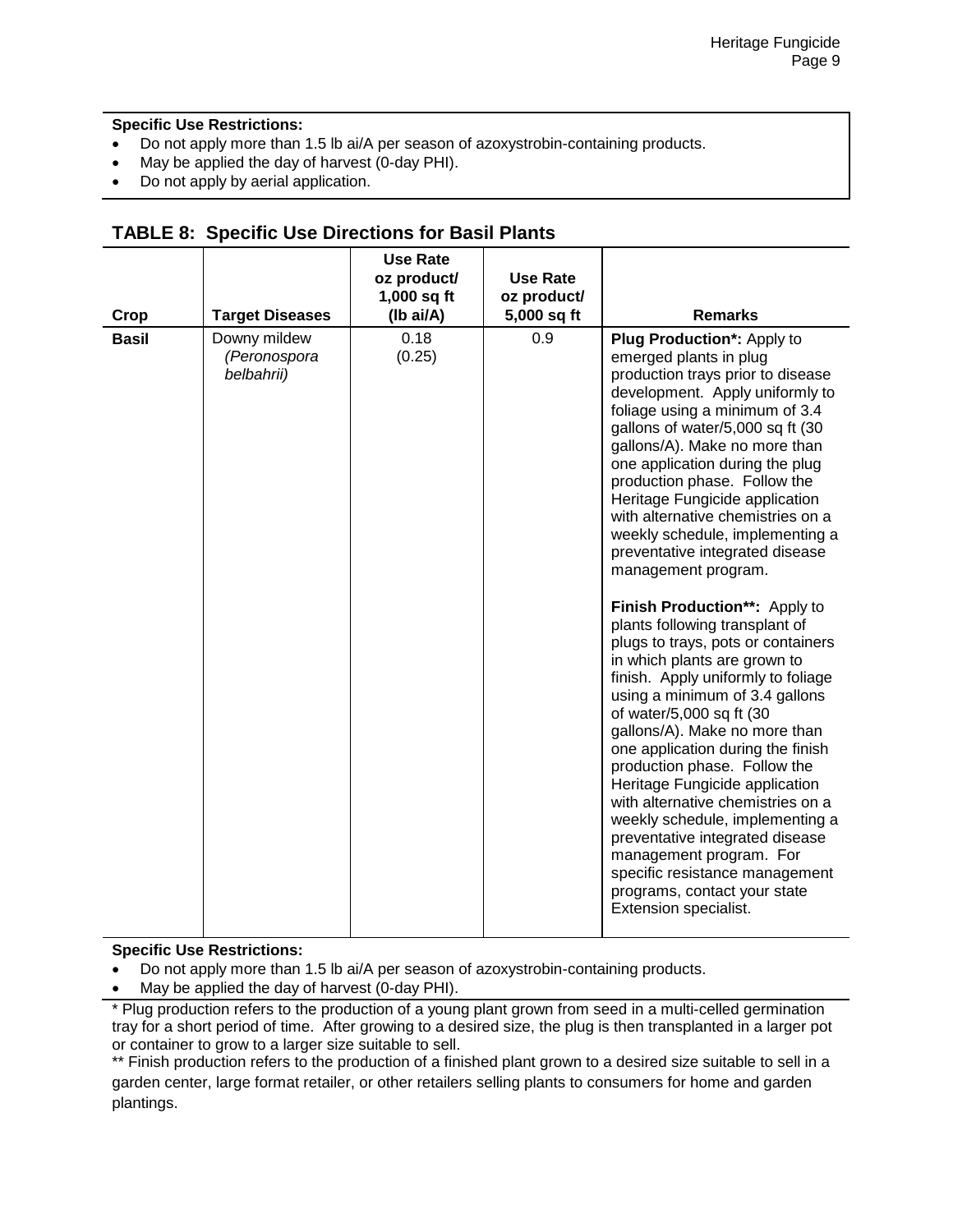|  |  |  |  | TABLE 9: Specific Use Directions for Leafy Vegetable Plants (except Brassica) |  |  |
|--|--|--|--|-------------------------------------------------------------------------------|--|--|
|--|--|--|--|-------------------------------------------------------------------------------|--|--|

|                                                                                                                                                                                                                         |                                                                                                                                                                                                                                                                                                                                |                                                            |                                               | opound oud Directions for Loary vogetable rights (execpt Diagoloa)                                                                                                                                                                                                                                                                                                                                                                                                                                                                                                                                                                                                                                                                                                                                                                     |
|-------------------------------------------------------------------------------------------------------------------------------------------------------------------------------------------------------------------------|--------------------------------------------------------------------------------------------------------------------------------------------------------------------------------------------------------------------------------------------------------------------------------------------------------------------------------|------------------------------------------------------------|-----------------------------------------------|----------------------------------------------------------------------------------------------------------------------------------------------------------------------------------------------------------------------------------------------------------------------------------------------------------------------------------------------------------------------------------------------------------------------------------------------------------------------------------------------------------------------------------------------------------------------------------------------------------------------------------------------------------------------------------------------------------------------------------------------------------------------------------------------------------------------------------------|
| Crop                                                                                                                                                                                                                    | <b>Target Diseases</b>                                                                                                                                                                                                                                                                                                         | <b>Use Rate</b><br>oz product/<br>1,000 sq ft<br>(Ib ai/A) | <b>Use Rate</b><br>oz product/<br>5,000 sq ft | <b>Remarks</b>                                                                                                                                                                                                                                                                                                                                                                                                                                                                                                                                                                                                                                                                                                                                                                                                                         |
| Leafy<br>Vegetables<br>(except<br><b>Brassica)</b><br>Amaranth<br>Arugula<br>Cardoon<br>Celery<br>Celtuce<br>Chervil<br>Chrysanthemum,<br>edible<br>Coriander, leaves<br>(Cilantro)<br>Corn salad<br>Cress<br>Dandelion | <b>Foliar Diseases</b><br>Alternaria leaf spot<br>(Alternaria sonchi,<br>$A.$ spp.)<br>Anthracnose<br>(Microdochium<br>panattonianum,<br>Colletotrichum<br>dematium)<br>Cercospora leaf spot<br>(Cercospora spp.)<br>Septoria leaf spot<br>(Septoria<br>petroselini)<br>White rust<br>(Albugo<br>occidentalis)<br>Downy mildew | $0.08 - 0.18$<br>$(0.1 - 0.25)$<br>$0.15 - 0.18$           | $0.4 - 0.9$<br>$0.75 - 0.9$                   | <b>Resistance Management:</b><br>Do not apply more than one<br>application of Heritage<br>Fungicide or other Group 11<br>fungicides before alternation<br>with a fungicide that is not in<br>Group 11.<br><b>Application Directions: For</b><br>both downy and powdery<br>mildew, make preventative<br>applications on a 5- to 7-day<br>schedule. For all other<br>diseases, Heritage Fungicide<br>applications should begin<br>prior to disease development<br>and continue throughout<br>plant production every 7-14                                                                                                                                                                                                                                                                                                                 |
| <b>Dock</b><br>Endive<br>Fennel<br>Lettuce, head and<br>leaf<br>Orach<br>Parsley<br>Purslane<br>Radicchio<br>Rhubarb<br>Spinach<br><b>Swiss Chard</b><br>including cultivars<br>and/or hybrids of<br>these              | (Bremia lactucae)<br>Powdery mildew<br>(Eyrisiphe<br>cichoracearum)                                                                                                                                                                                                                                                            | $(0.2 - 0.25)$                                             |                                               | days following the resistance<br>management guidelines.<br>Applications may be made by<br>foliar sprays including<br>chemigation. An adjuvant<br>may be added at<br>recommended rates.<br><b>ATTENTION: Applications</b><br>of Heritage Fungicide to leafy<br>vegetable foliage have<br>contributed to phytotoxicity<br>under certain circumstances.<br>Proceed with caution with<br>regard to tank mixes and<br>adjuvants when treating all<br>leafy vegetables with<br>Heritage Fungicide. Heritage<br>Fungicide must not be tank-<br>mixed on leaf lettuce with<br>Pounce <sup>®</sup> WP, Aliette <sup>®</sup> ,<br>Warrior <sup>®</sup> with Zeon™<br>Technology, or another<br>product that may increase<br>the penetration of Heritage<br>Fungicide into the leaf<br>surface, such as, but not<br>limited to, silicone wetters. |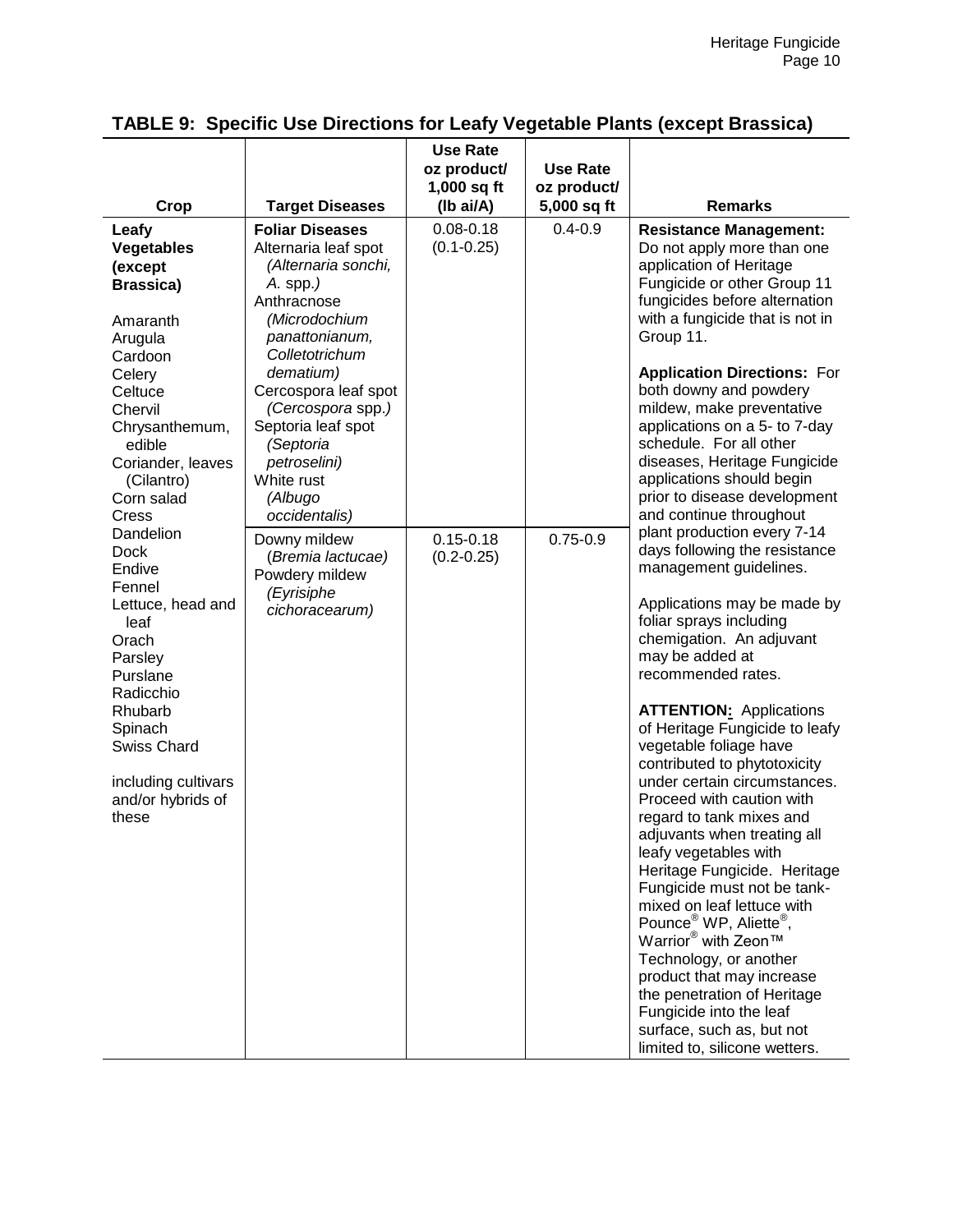- Do not apply more than 1.5 lb ai/A per season of azoxystrobin-containing products.
- May be applied the day of harvest (0-day PHI).

| Crop            | <b>Target Diseases</b>                                             | Use Rate<br>oz product/<br>$1,000$ sq ft<br>(Ib ai/A) | Use Rate<br>oz product/<br>5,000 sq ft | <b>Remarks</b>                                                                                                                                                                                                                                                                                                                                                                                                                                                                                                                                                                          |
|-----------------|--------------------------------------------------------------------|-------------------------------------------------------|----------------------------------------|-----------------------------------------------------------------------------------------------------------------------------------------------------------------------------------------------------------------------------------------------------------------------------------------------------------------------------------------------------------------------------------------------------------------------------------------------------------------------------------------------------------------------------------------------------------------------------------------|
| Mint<br>(Fresh) | Powdery mildew<br>(Erysiphe spp.)<br>Rust<br>(Puccinia<br>menthae) | $0.08 - 0.18$<br>$(0.1 - 0.25)$                       | $0.4 - 0.9$                            | Resistance Management: Do not<br>apply more than two sequential<br>applications of Heritage Fungicide or<br>other Group 11 fungicides before<br>alternation with a fungicide that is not<br>in Group 11.<br><b>Application Directions: Heritage</b><br>Fungicide applications should begin<br>prior to disease development and<br>continue throughout plant production<br>on a 7- to 10-day schedule, following<br>the resistance management<br>guidelines.<br>Applications may be made by foliar<br>sprays including chemigation. An<br>adjuvant may be added at<br>recommended rates. |

#### **TABLE 10: Specific Use Directions for Mint Plants**

**Specific Use Restrictions:**

Do not apply more than 0.75 lb ai/A per season of azoxystrobin-containing products.

For fresh mint, may be applied the day of harvest (0-day PHI).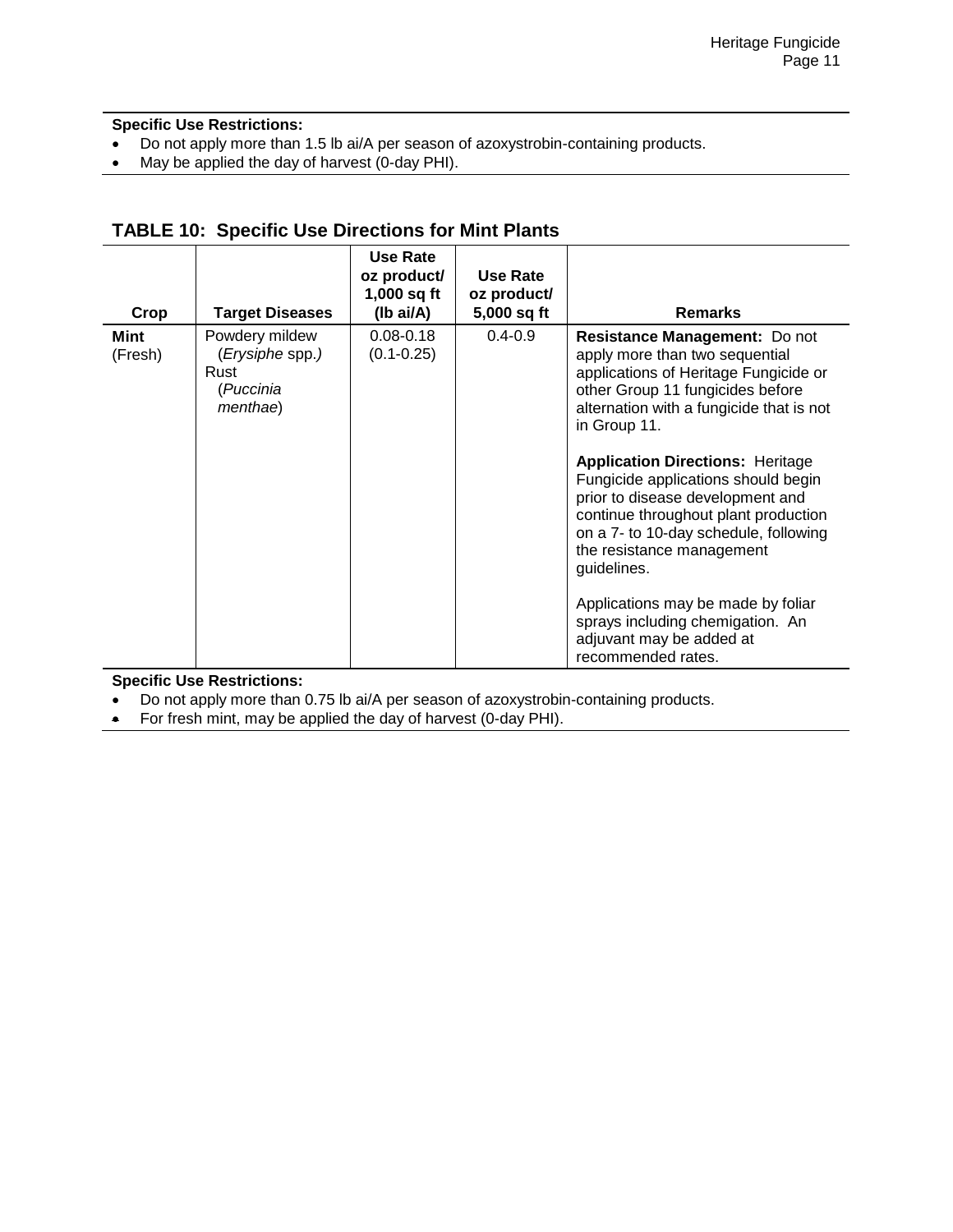|                                  | <b>TABLE 11: Specific Use Directions for Pepper and Other Fruiting Vegetable</b> |  |  |
|----------------------------------|----------------------------------------------------------------------------------|--|--|
| <b>Plants (except Cucurbits)</b> |                                                                                  |  |  |

| Crop                                                                                                                                                                                                                                                                            | <b>Target Diseases</b>                                                                                                                                                              | Use Rate<br>oz product/<br>$1,000$ sq ft<br>(Ib ai/A) | <b>Use Rate</b><br><b>OZ</b><br>product/<br>$5,000$ sq<br>ft | <b>Remarks</b>                                                                                                                                                                                                                                                                                                                                                                                                                                                                                                                                                                                                                                                                          |
|---------------------------------------------------------------------------------------------------------------------------------------------------------------------------------------------------------------------------------------------------------------------------------|-------------------------------------------------------------------------------------------------------------------------------------------------------------------------------------|-------------------------------------------------------|--------------------------------------------------------------|-----------------------------------------------------------------------------------------------------------------------------------------------------------------------------------------------------------------------------------------------------------------------------------------------------------------------------------------------------------------------------------------------------------------------------------------------------------------------------------------------------------------------------------------------------------------------------------------------------------------------------------------------------------------------------------------|
| <b>Peppers and</b><br>other Fruiting<br><b>Vegetables</b><br>(except<br>cucurbits)<br><b>Bell Pepper</b><br>Non-Bell<br>Pepper<br>Sweet Non-Bell<br>Pepper<br>Eggplant<br>Groundcherry<br>Okra<br>Pepino<br>Tomatillo<br>See specific<br>directions for<br>use for<br>Tomatoes. | Anthracnose<br>(Colletotrichum<br>spp.)<br>Cercospora leaf spot<br>(Cercospora<br>capsici)<br>Downy mildew<br>(Peronospora<br>tabacini)<br>Powdery mildew<br>(Sphaerotheca<br>spp.) | $0.08 - 0.18$<br>$(0.1 - 0.25)$                       | $0.4 - 0.9$                                                  | <b>Resistance Management: Follow</b><br>the resistance management<br>guidelines in the Resistance<br><b>Management</b> section. Do not<br>apply more than one application of<br>Heritage Fungicide or other Group<br>11 fungicides before alternation<br>with a fungicide that is not in<br>Group 11.<br><b>Application Directions: Heritage</b><br>Fungicide applications should<br>begin prior to disease<br>development and continue<br>throughout plant production on a<br>7- to 14-day schedule, following<br>the resistance management<br>guidelines.<br>Applications may be made by foliar<br>sprays including chemigation. An<br>adjuvant may be added at<br>recommended rates. |

Do not apply more than 1.0 lb ai/A per season of azoxystrobin-containing products.

May be applied the day of harvest (0-day PHI).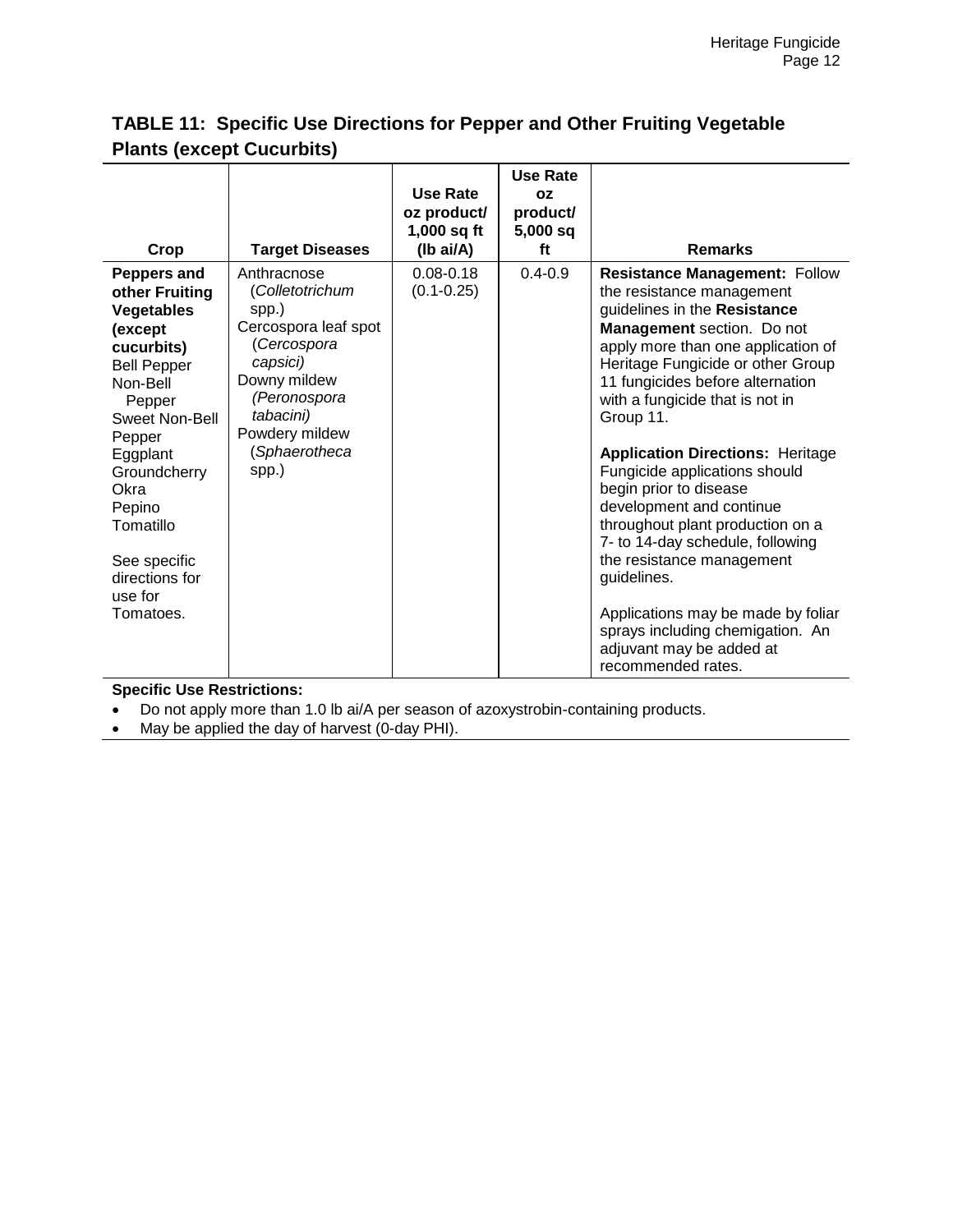|                 |                                                                                                                                                                                            | <b>Use Rate</b><br>oz product/1,000<br>sq ft | <b>Use Rate</b><br>oz product/ |                                                                                                                                                                                                                                                                                                                                                                                                            |
|-----------------|--------------------------------------------------------------------------------------------------------------------------------------------------------------------------------------------|----------------------------------------------|--------------------------------|------------------------------------------------------------------------------------------------------------------------------------------------------------------------------------------------------------------------------------------------------------------------------------------------------------------------------------------------------------------------------------------------------------|
| Crop            | <b>Target Diseases</b>                                                                                                                                                                     | (Ib ai/A)                                    | 5,000 sq ft                    | <b>Remarks</b>                                                                                                                                                                                                                                                                                                                                                                                             |
| <b>Tomatoes</b> | Anthracnose<br>(Colletotrichum<br>coccodes)<br><b>Black Mold</b><br>(Alternaria<br>alternata)<br><b>Buckeye Rot</b><br>(Phytophthora spp.)                                                 | $0.024 - 0.08$<br>$(0.08 - 0.10)$            | $0.12 - 0.4$                   | <b>Resistance Management:</b><br>Do not apply more than one<br>application of Heritage<br>Fungicide or other Group 11<br>fungicides before alternation<br>with a fungicide that is not in<br>Group 11.                                                                                                                                                                                                     |
|                 | <b>Early Blight</b><br>(Alternaria solani)<br><b>Powdery Mildew</b><br>(Oidiopsis sicula)<br>Septoria Leaf spot<br>(Septoria<br>lycopersici)<br>Target spot<br>(Corynespora<br>cassiicola) |                                              |                                | <b>Application Directions:</b><br>Heritage Fungicide<br>applications should begin<br>prior to disease development<br>and continue throughout plant<br>production following the<br>resistance management<br>guidelines. For late blight,<br>Heritage Fungicide should be<br>applied at 5- to 7-day                                                                                                          |
|                 | Late Blight<br>(Phytophthora<br>infestans)                                                                                                                                                 | 0.08<br>(0.10)                               | 0.4                            | intervals. For all other tomato<br>diseases, Heritage Fungicide<br>should be applied on 7- to 21-<br>day intervals.                                                                                                                                                                                                                                                                                        |
|                 |                                                                                                                                                                                            |                                              |                                | Applications may be made by<br>foliar sprays including<br>chemigation.                                                                                                                                                                                                                                                                                                                                     |
|                 |                                                                                                                                                                                            |                                              |                                | Under certain environmental<br>conditions (particularly high<br>temperatures), Heritage<br>Fungicide in combination with<br>high rates of silicone-<br>containing or oil-containing<br>(petroleum or crop) additives<br>or adjuvants may cause<br>injury. Do not exceed<br>$0.125\%$ adjuvant (v/v).<br>Consult a Syngenta<br>representative for more<br>information concerning<br>additives or adjuvants. |
|                 |                                                                                                                                                                                            |                                              |                                | A tank mixture with<br>Dimethoate may cause crop<br>injury.                                                                                                                                                                                                                                                                                                                                                |
|                 |                                                                                                                                                                                            |                                              |                                | Do not use adjuvants or tank<br>mix Heritage Fungicide with<br>any emulsifiable concentrate<br>(EC) product.                                                                                                                                                                                                                                                                                               |

### **TABLE 12: Specific Use Directions for Tomato Plants**